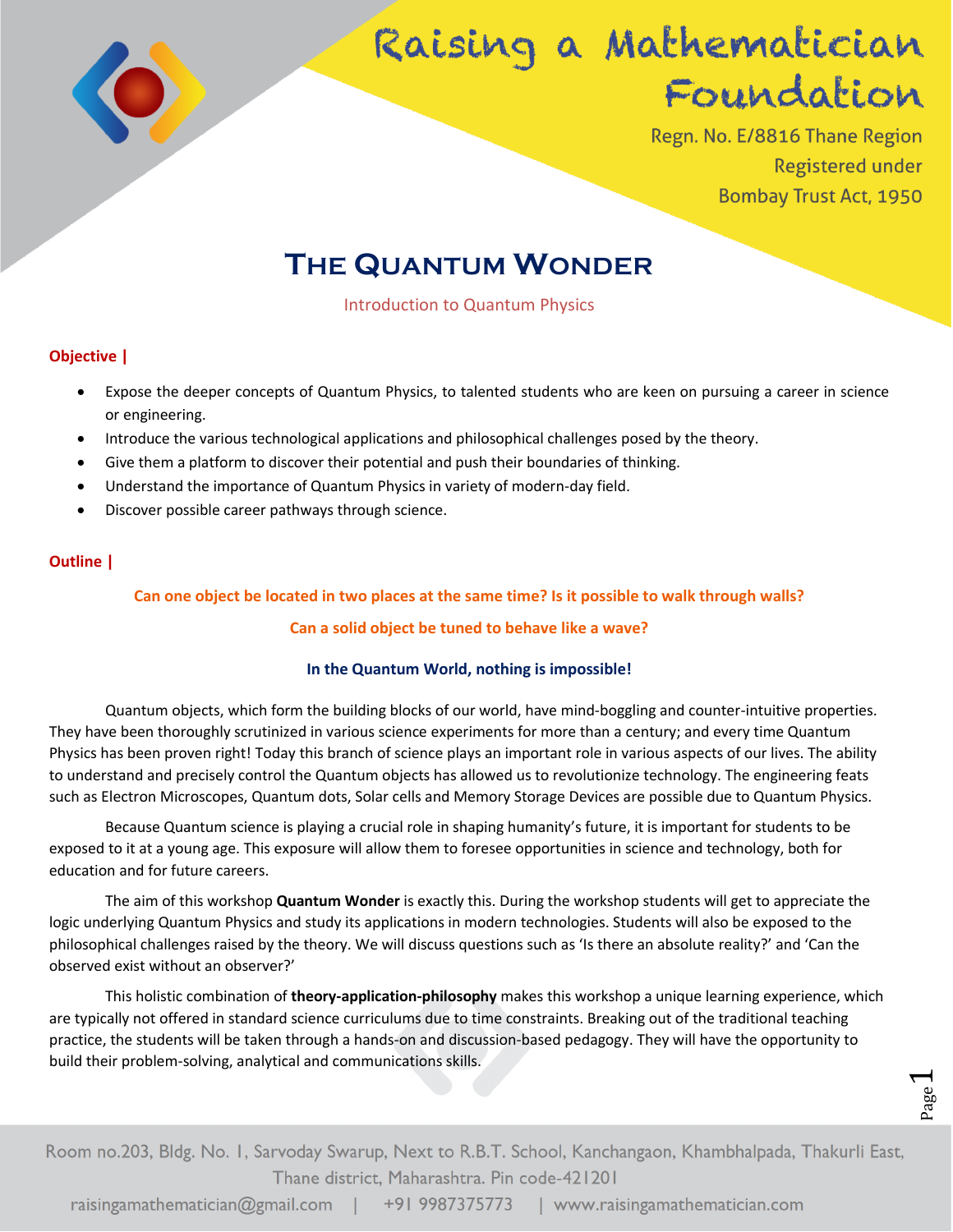

# Raising a Mathematician Foundation

Regn. No. E/8816 Thane Region **Registered under Bombay Trust Act, 1950** 

> Page  $\mathrel{\sim}$

# **Workshop Highlights |**

- Science underlying the Quantum World
- Technological and Engineering revolution possible due to Quantum Physics
- Philosophical challenges posed by Quantum Mechanics
- Problem-solving skills
- Group discussions and activities to improve communication skills

# **Key Topics |**

### **Conceptual Development:**



Room no.203, Bldg. No. 1, Sarvoday Swarup, Next to R.B.T. School, Kanchangaon, Khambhalpada, Thakurli East, Thane district, Maharashtra. Pin code-421201

raisingamathematician@gmail.com | +91 9987375773 | www.raisingamathematician.com